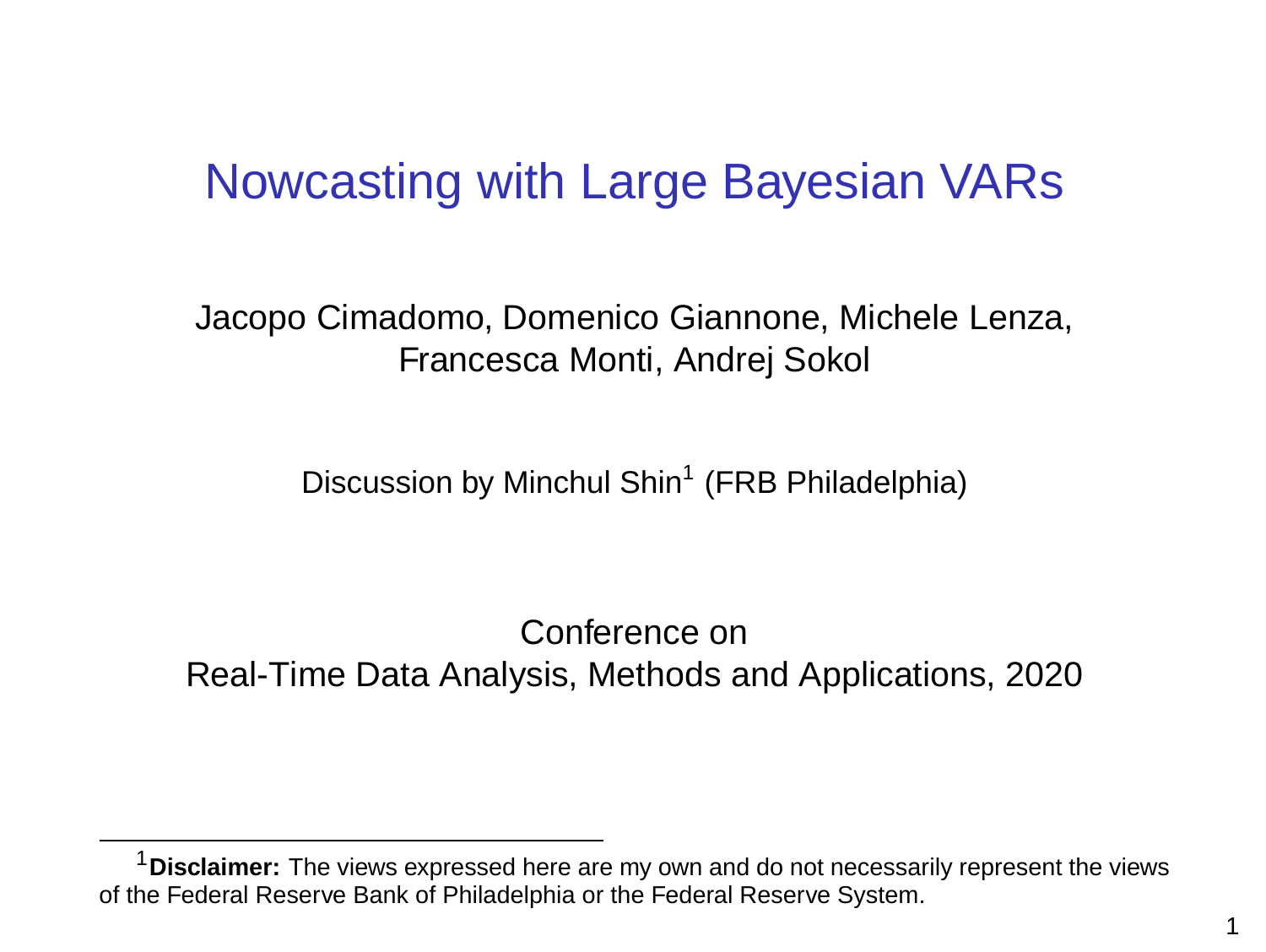## This Paper ...

Modern Big Data analytics, often referred to as the three "Vs"

- 1. Volume
- 2. Variety
- 3. Velocity

**Goal:** Bring BVAR models up to these challenges

- ▶ Nowcasting/forecasting US real GDP
- $\blacktriangleright$  Several policy exercises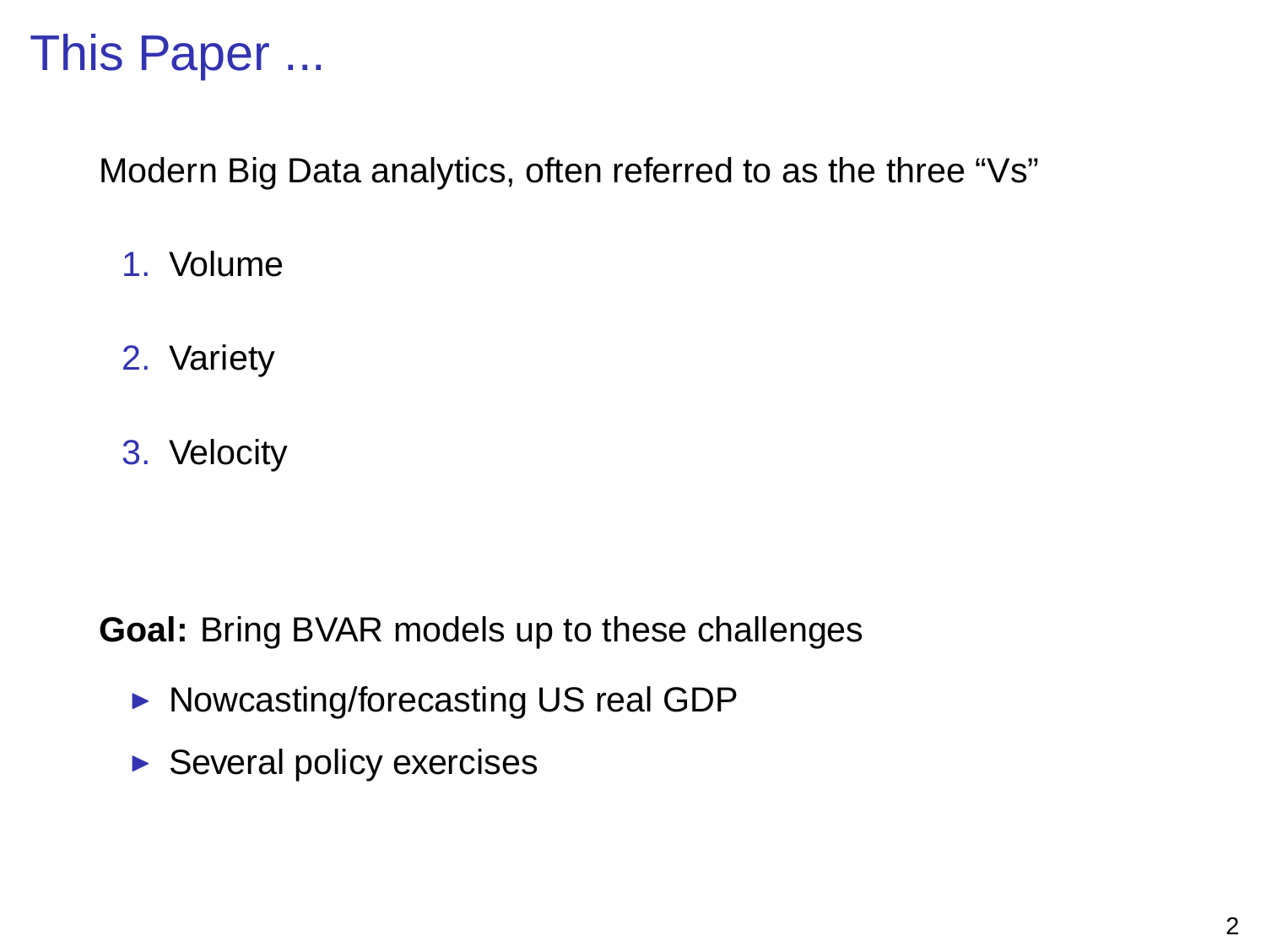## This Paper ... More Precisely

The authors perform a systematic (pseudo) out-of-sample forecasting evaluation to compare performance of

- $\blacktriangleright$  Three different mixed-frequency BVAR approaches
- $\triangleright$  Mixed frequency dynamic factor model currently used at NY-Fed

Point and density forecast evaluation for 2005Q1–2018Q1

This paper definitely adds a significant value to the literature; help others think about ...

- $\triangleright$  Available VAR modeling options for nowcasting U.S. GDP
- $\triangleright$  Their out-of-sample predictive performance (point and density)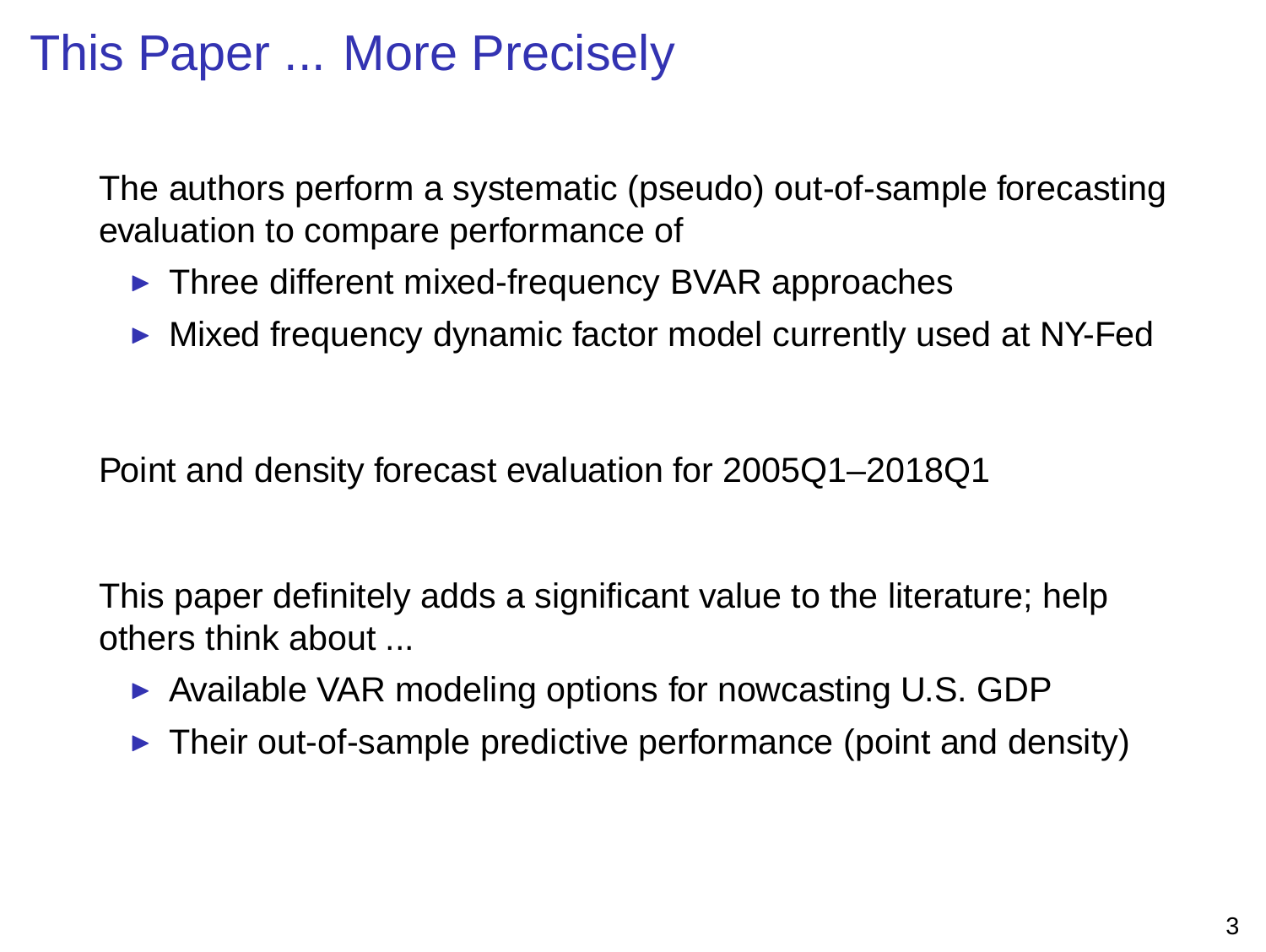# One Comment/Question

In the conclusion ...

"This paper has shown that BVARs can be successfully used to handle Big Data – i.e., a large set of macroeconomic time-series with different frequencies, staggered release dates, and various other irregularities – for real-time nowcasting"

How large is large? How big do we need for good fore/now-casting?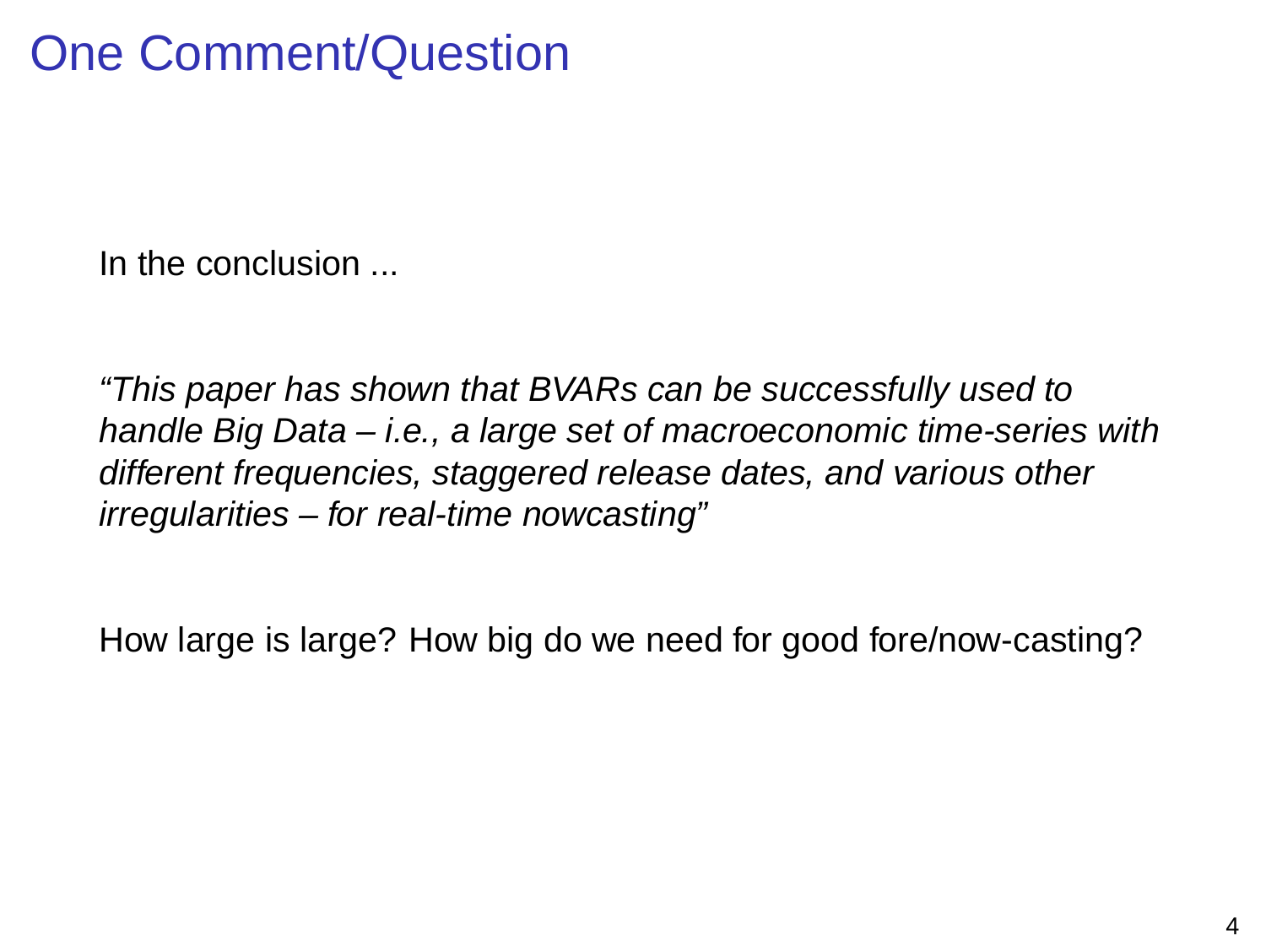# Macroeconomic Forecasting in Big Data World



### **Archival FRED**

Economic Data Time Travel from the St. Louis Fed's Economic Research Division.

ALFRED® allows you to retrieve vintage versions of economic data that were available on specific dates in history. In general, economic data for past observation periods are revised as more accurate estimates become available. As a re previous vintages of data can be superseded and may no longer be available from various data sources. Vintage or reeconomic data allows academics to reproduce others' research, build more accurate forecasting models, and analyze economic policy decisions using the data available at the time. For more information, read the help page and the presentation ALERED: Capturing data as it happens.

Notify Me When New Series and Features Are Added

Currently, vintage data are available or 766,518 series in 9 categories

Money, Banking, & Finance (16,233) Population, Employment, & Labor Markets (54,478) National Accounts (158.139)

**Protection & DUSTRESS Activity**  $(74, 460)$ Prices (23,426) International Data (200.084)

Greenbook Projections (26) U.S. Regional Data (766,020) Academic Data (19.236)

The earliest vintage available is 1927-01-26 for series Industrial Production Index.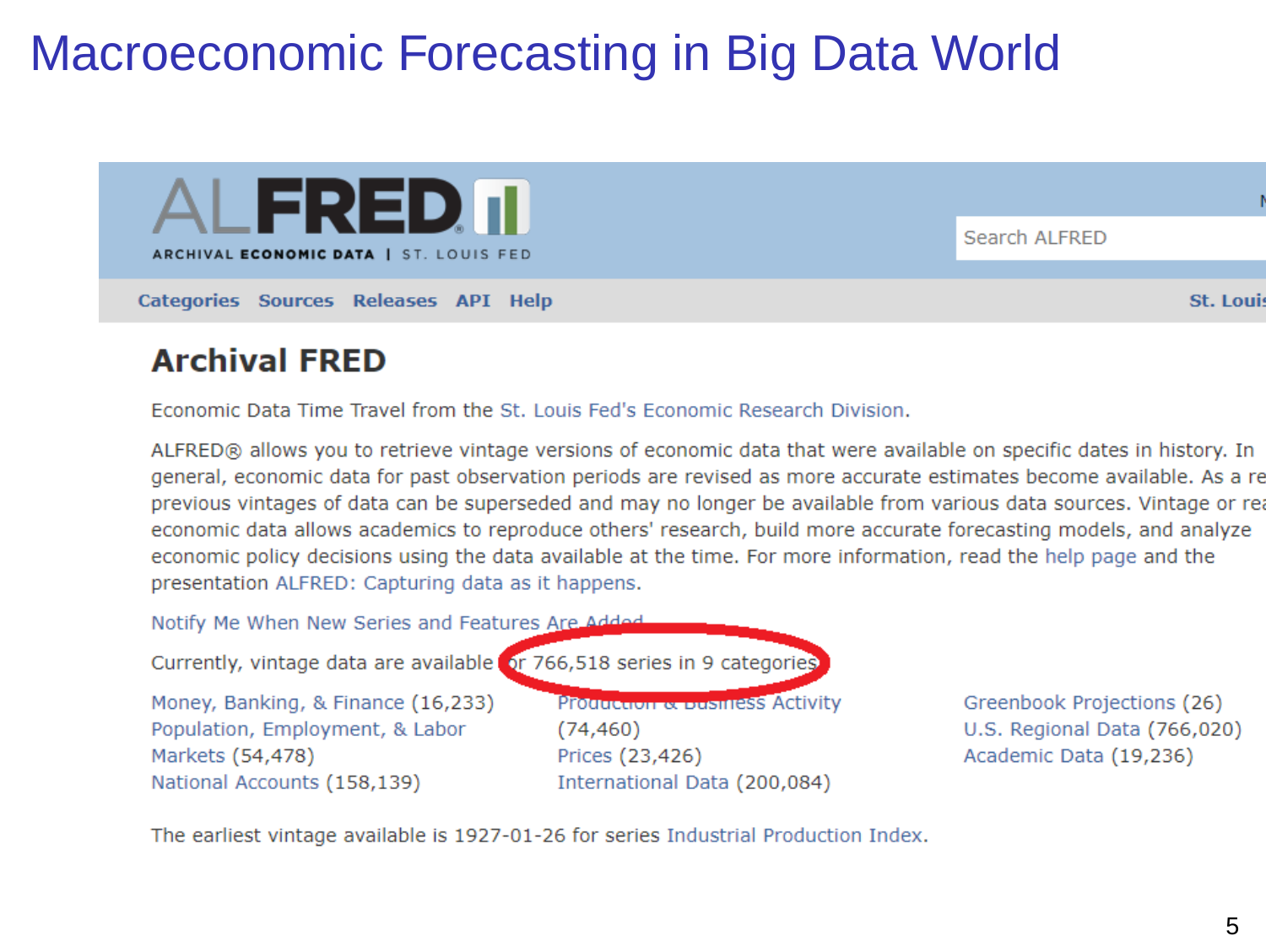# Macroeconomic Forecasting in Big Data World

We are living in a world with "big" data. For example, we have 766,518 time-series in ALFRED

### 1. **Volume:**

 $\blacktriangleright$  The number of series is large (766,518 variables)

### 2. **Variety:**

- $\blacktriangleright$  Mixed-frequency
- $\blacktriangleright$  Heterogenous trending behavior (Mixed-roots)
- $\blacktriangleright$  Heterogenous seasonal behavior
- $\blacktriangleright$  Heterogenous missing observations pattern

### 3. **Velocity:**

 $\triangleright$  Release dates are different (online estimation and forecasting)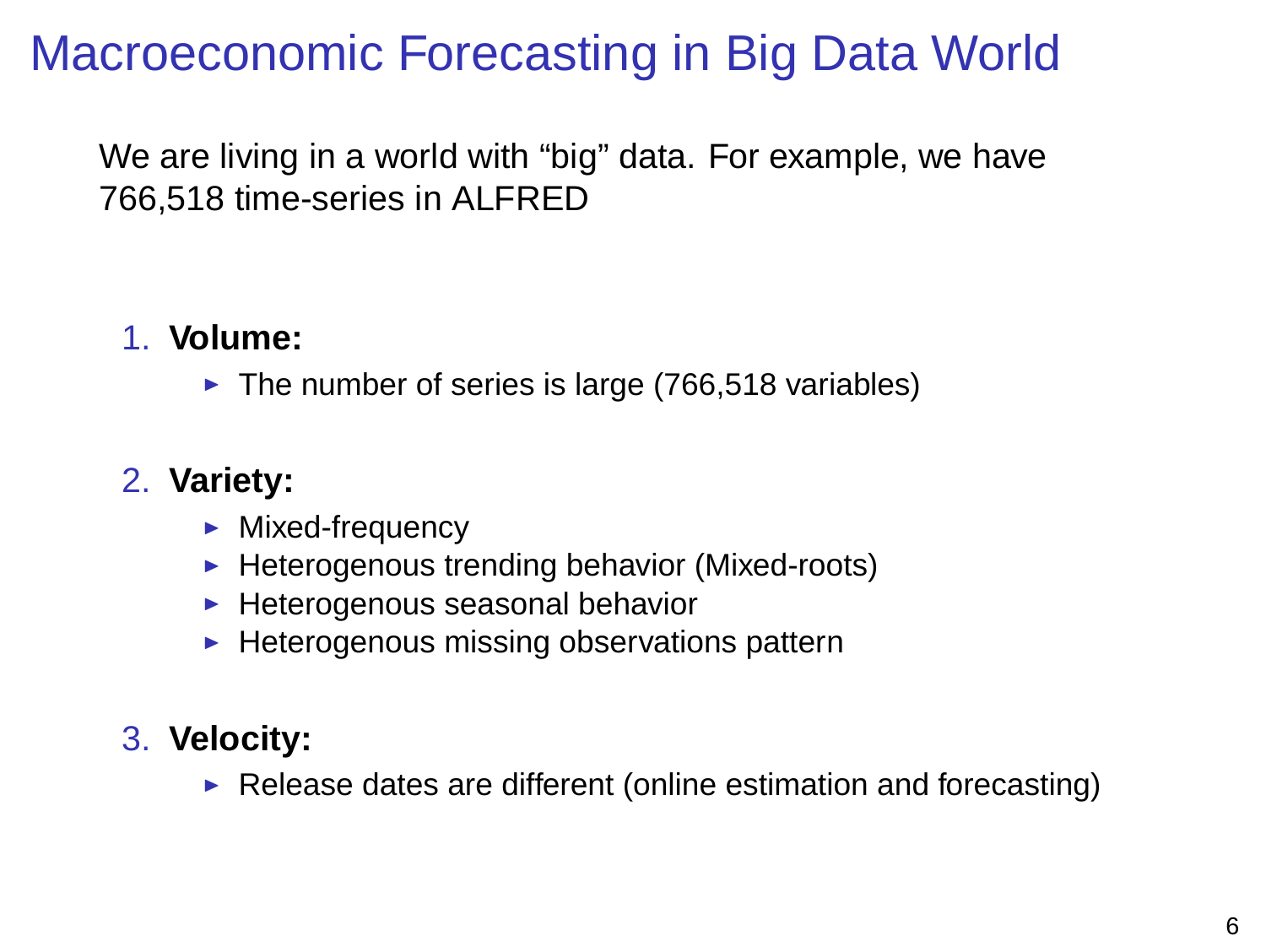## This Paper ...

This paper builds BVAR models with **18** key macroeconomic variables (14 monthly and 4 quarterly)

NY-Fed's DFM is based on about **37** variables (monthly and quarterly)

How did the authors bring # of variables from 766,518 to 18?

- Indeed, models are of Bayesian, and there must have been some subjective choices reducing the number from 766,518 to 18
- $\blacktriangleright$  Economic theory and experts' opinion play a role
- $\blacktriangleright$  How large is large for (B)VAR?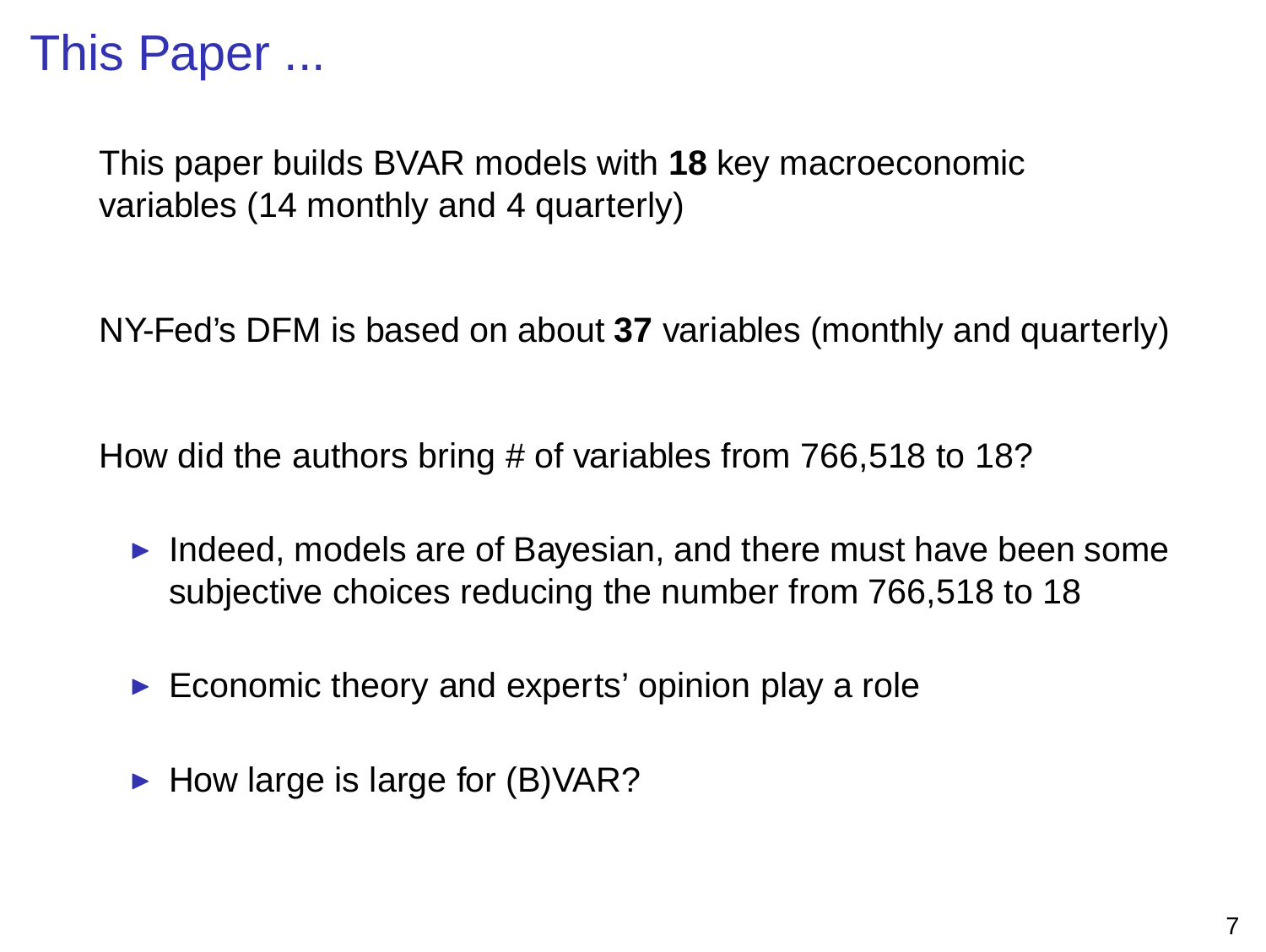### How Large Is Large For VAR?

I did a quick Google scholar search with the term "large Bayesian vector autoregression" (as of 10/7/2020).

### **Top 8 list from Google scholar search and # of variables**

- 1. (2010, JAE) 131 variables
- 2. (2012, JBF) 17 variables
- 3. (2019, JoE) 125 variables
- 4. (2019, JAE) 138 variables
- 5. (2009, IJF) 33 variables
- 6. (2014, IJF) 14 variables
- 7. (2020, JBES) 20 variables
- 8. (2016, JBES) 14 variables

# of variables in their VARs ranges from 14 to 138

\*Another Google scholar search with "macroeconomic forecasting high dimensional" leads to a similar number with the largest being about 250 variables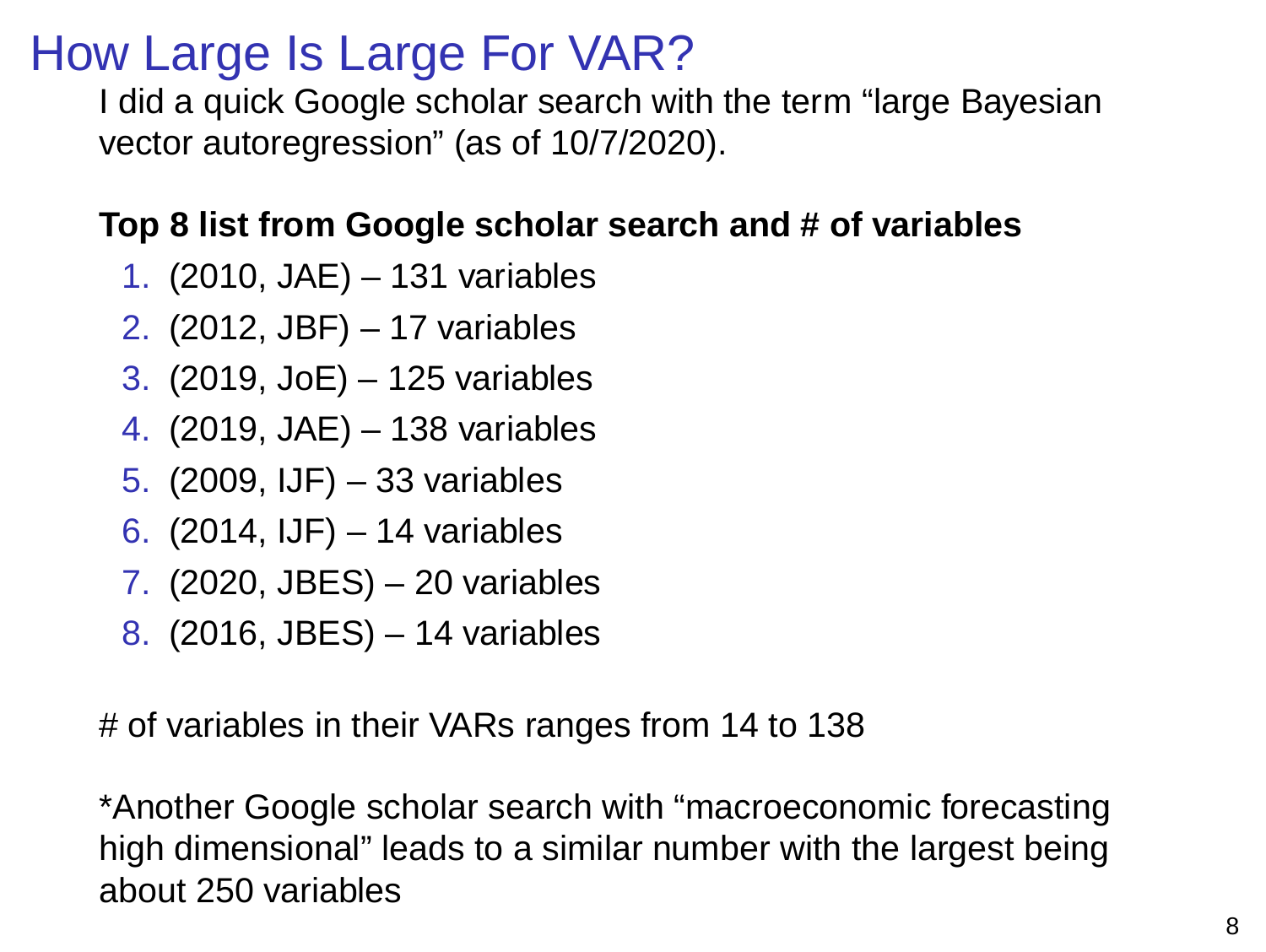### How Large Is Large For VAR?

"Large" oftentimes refers to large parameter/state space

For example, B-BVAR specification in the paper

- $\triangleright$  18 variables (4 quarterly, 14 monthly), 5 lags
- $\triangleright$  # of VAR coefficients in the conditional mean

$$
76^2 \times 5 + 76 = 28,956
$$

 $\triangleright$  # of VAR coefficients in the conditional variance

$$
76\times77/2=2,926\\
$$

- $\blacktriangleright$  These numbers explode once we allow for time-varying coefficients (e.g., stochastic volatility)
- $\blacktriangleright$  Regularization becomes important

Big-data versus Big-(parameter/state-space)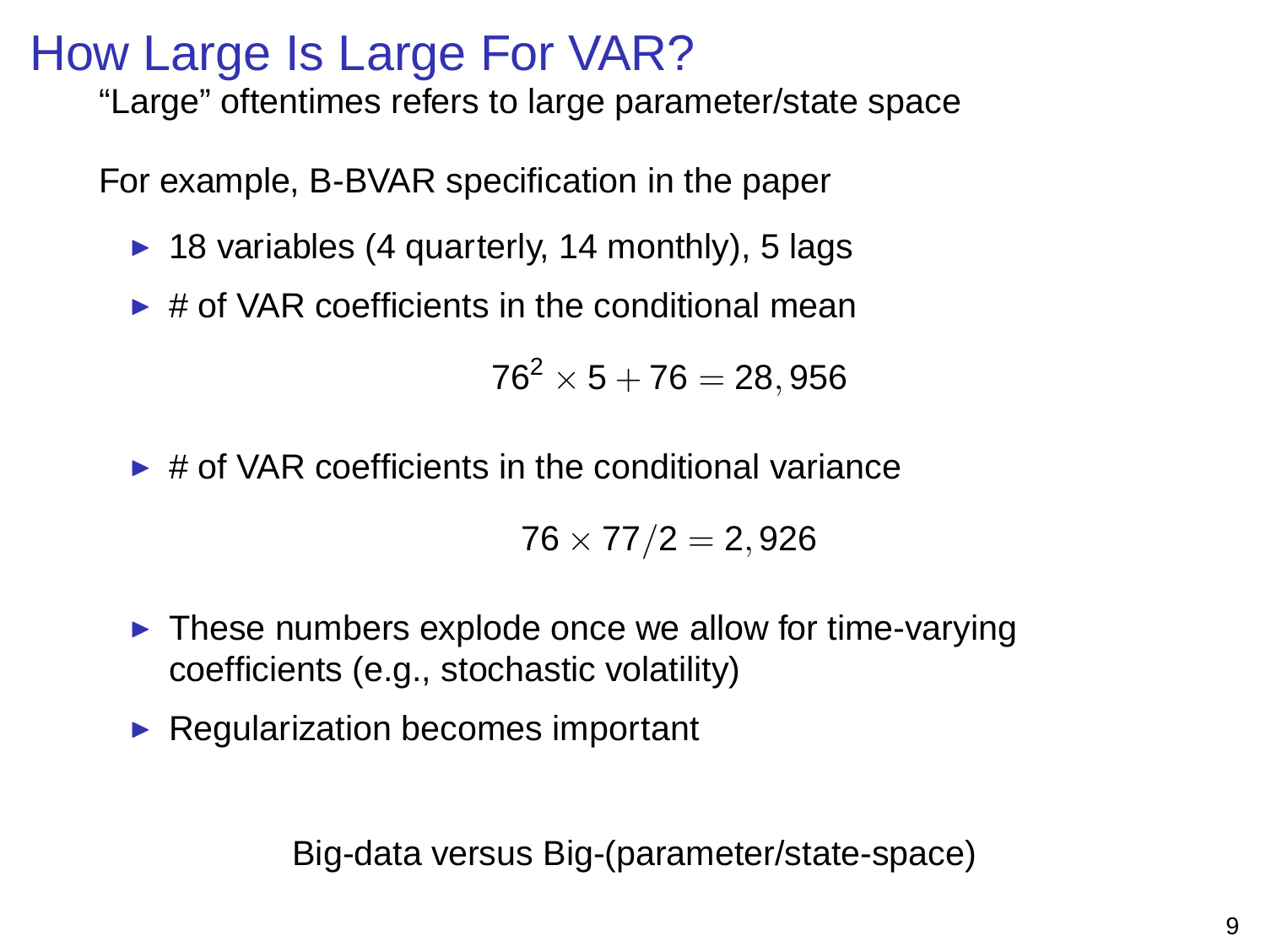### Experts' Sparse Model **versus** ...



In week 8, the best model's RMSE is about 1.9% using 18–37 key macroeconomic variables

Is this the best possible RMSE we can obtain? Even when we started from 766,518 time-series from the ALFRED?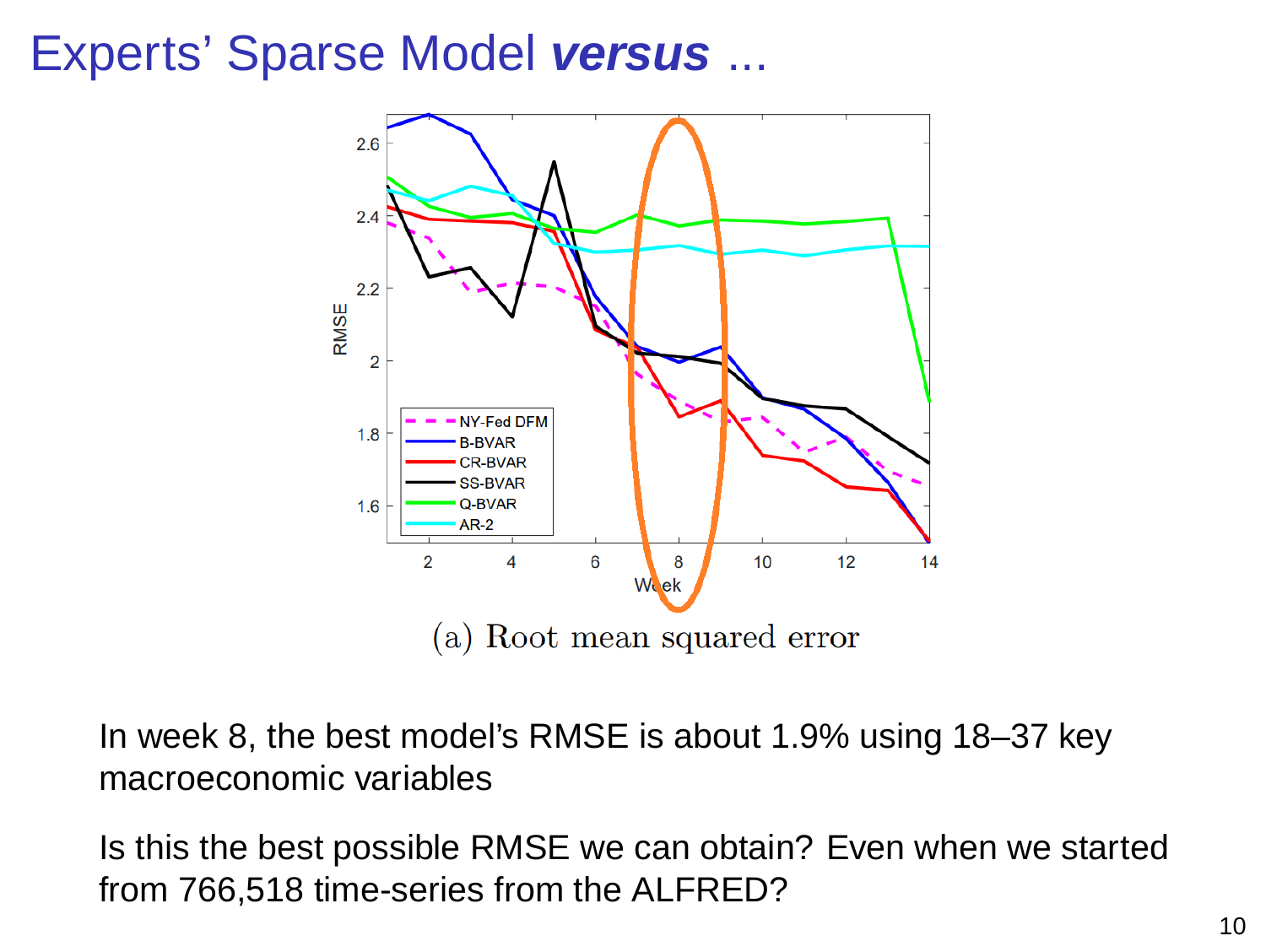## Monitoring U.S. Economy, Past

Burns and Mitchell (1946)'s "Dating Specific and Business Cycles"

**IDED** They use 44 (pre-selected) time-series to analyze turning points

Shiskin (1961)'s "Statistics for Short-Term Economic Forecasting"

- **If** "Groups of different series representing many economic activities well over **300** – have already been used, and more will probably be added ... "
- $\blacktriangleright$  "... These studies have been and will continue to be supplemented by different kinds of statistical analyses of as yet uncovered areas of economic activity and **by seasonally adjusted key weekly series**"

What have changed since then?

- $\triangleright$  Statistical and computational accuracy/efficiency
- $\blacktriangleright$  A new set of variables
- $\blacktriangleright$  Better measurement

Are we using all possible available data?

 $\triangleright$  What is the best possible attainable RMSE by using the set of variables available today relative to the set of variables available 50 years ago?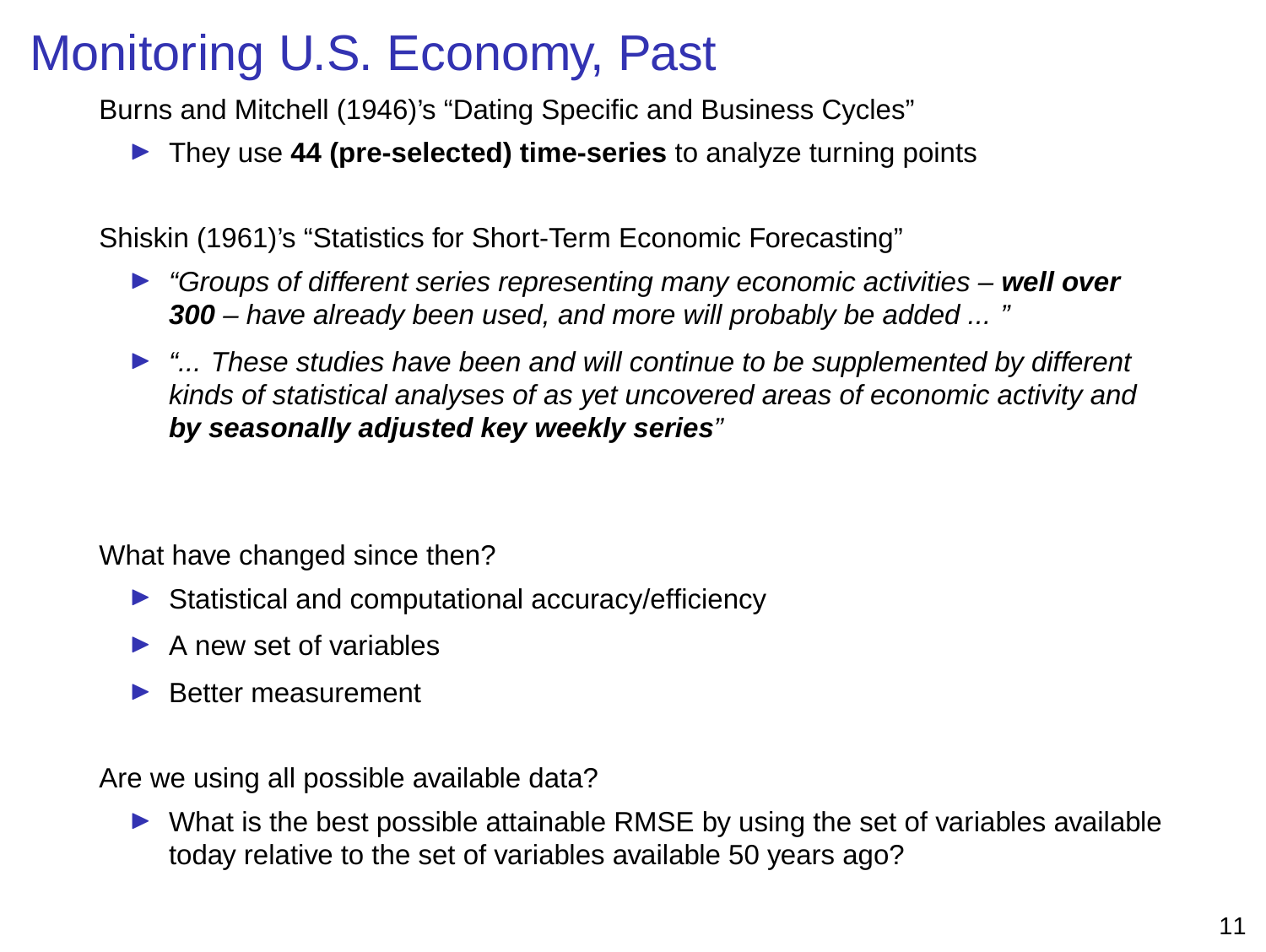# Monitoring U.S. Economy, Present

Recent monitoring tools that are used and released by some Feds

- 1. Chicago Fed National Activity Index (CFNAI)
	- $\triangleright$  85 macroeconomic variables (Monthly, Quarterly)
	- ▶ Evans, Liu, and Pham-Kanter (2002)
- 2. Aruoba-Diebold-Scotti (ADS) Index (PHIL-Fed)
	- $\triangleright$  6 variables (Weekly, Monthly, Quarterly)
	- ▶ Aruoba, Diebold, Scotti (2009)
- 3. GDPNow (ATL-Fed)
	- $\blacktriangleright$  100–200 variables (Monthly, Quarterly)
	- $\blacktriangleright$  Higgins (2014)
- 4. Nowcasting Report (NY-Fed)
	- $\blacktriangleright$  37 variables (Monthly, Quarterly)
	- ▶ Bok, Caratelli, Giannone, Sbordone, Tambalotti (2017)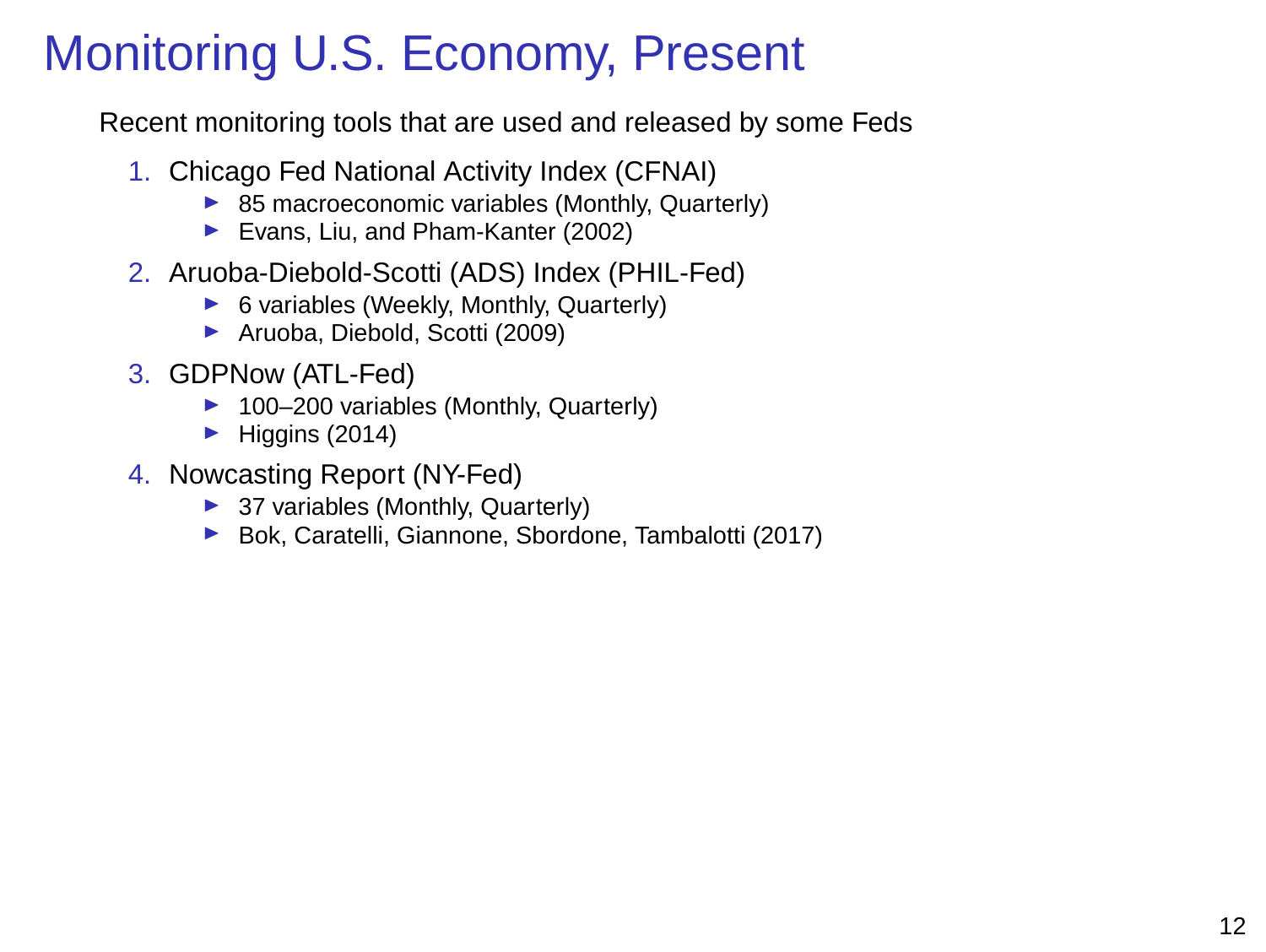# Monitoring U.S. Economy, Present

Recent monitoring tools that are used and released by some Feds

- 1. Chicago Fed National Activity Index (CFNAI)
	- $\triangleright$  85 macroeconomic variables (Monthly, Quarterly)
	- ▶ Evans, Liu, and Pham-Kanter (2002)
- 2. Aruoba-Diebold-Scotti (ADS) Index (PHIL-Fed)
	- $\triangleright$  6 variables (Weekly, Monthly, Quarterly)
	- ▶ Aruoba, Diebold, Scotti (2009)
- 3. GDPNow (ATL-Fed)
	- $\blacktriangleright$  100–200 variables (Monthly, Quarterly)
	- $\blacktriangleright$  Higgins (2014)
- 4. Nowcasting Report (NY-Fed)
	- $\blacktriangleright$  37 variables (Monthly, Quarterly)
	- ▶ Bok, Caratelli, Giannone, Sbordone, Tambalotti (2017)

#### 5. **Brave-Butters-Kelley Index (CHI-Fed)**

- $\blacktriangleright$  500 variables (Monthly, Quarterly)
- ▶ Brave, Butters, Kelley (2019)

### 6. **Weekly Economic Index (NY-Fed and DAL-Fed)**

- $\blacktriangleright$  10 variables (Daily, Weekly)
- ▶ Lewis, Mertens, Stock (2020)

### 7. **Daily News Sentiment Index (SF-Fed)**

- $\blacktriangleright$  16 major U.S. newspapers
- ▶ Buckman, Shapiro, Sudhof, Wilson (2020)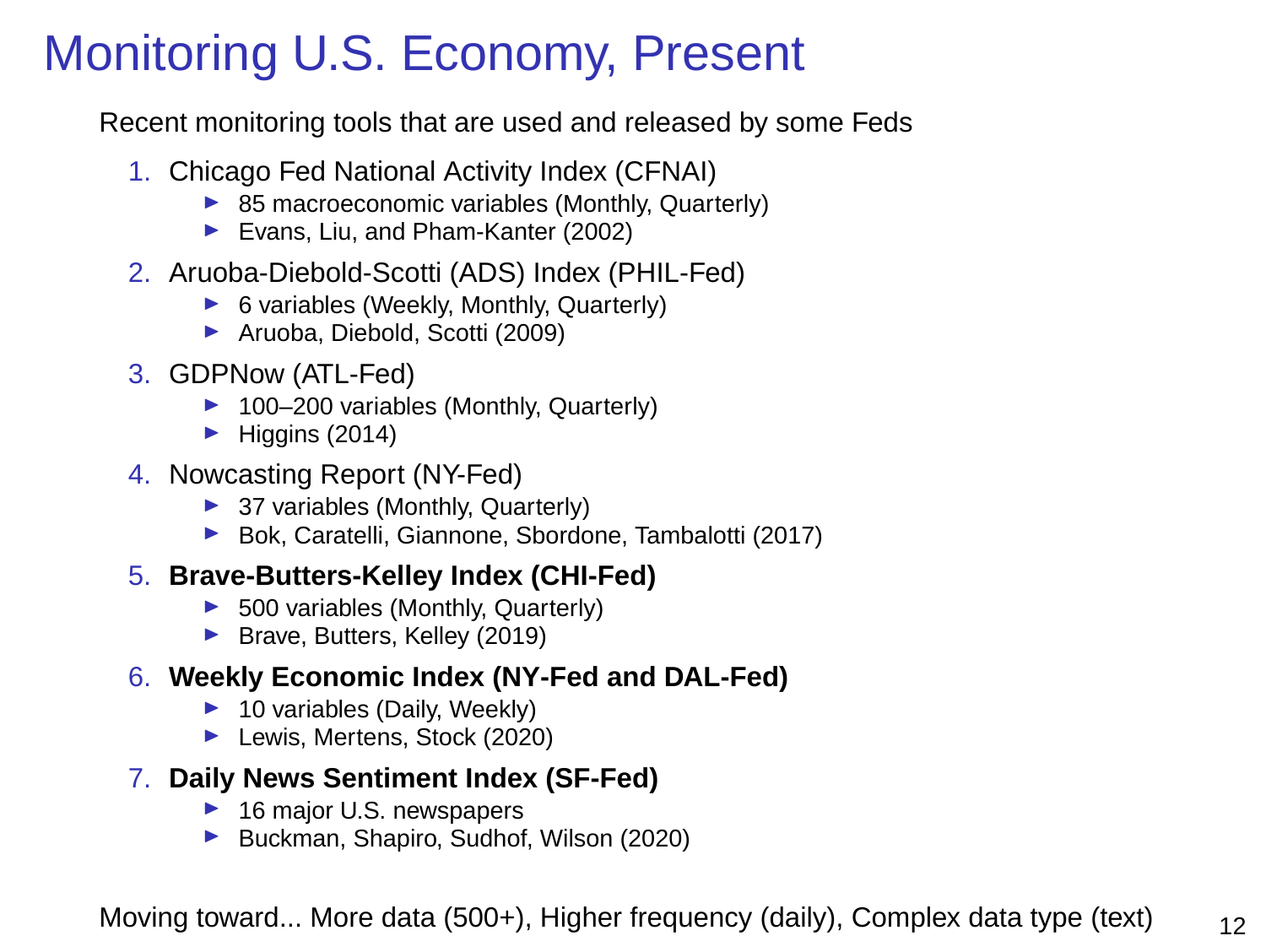A large number of macroeconomic variables are available

- $\blacktriangleright$  Mixed-frequency (Daily, Weekly, Monthly, Quarterly)
- $\blacktriangleright$  Heterogenous trending behavior
- $\blacktriangleright$  Heterogenous seasonal behavior
- $\blacktriangleright$  Heterogenous missing pattern
- $\blacktriangleright$  Heterogenous aggregation level
- $\blacktriangleright$  Text-data, transaction data, etc.

Several decisions to make to feed the data into standard econometric models (BVARs, DFMs, etc.). Experts' opinion is always valuable:

- $\triangleright$  Stock-Watson and McCracken-Ng datasets usually come with data transformation suggestion
- $\blacktriangleright$  A smaller set of key macroeconomic variables "judiciously" pre-selected by a researcher
- $\triangleright$  Regularization becomes very important: various priors available

It would be useful to have an automatic and less subjective way to screen, process, and transform raw "Big" data, and test previous experts' opinion and convention in real-time